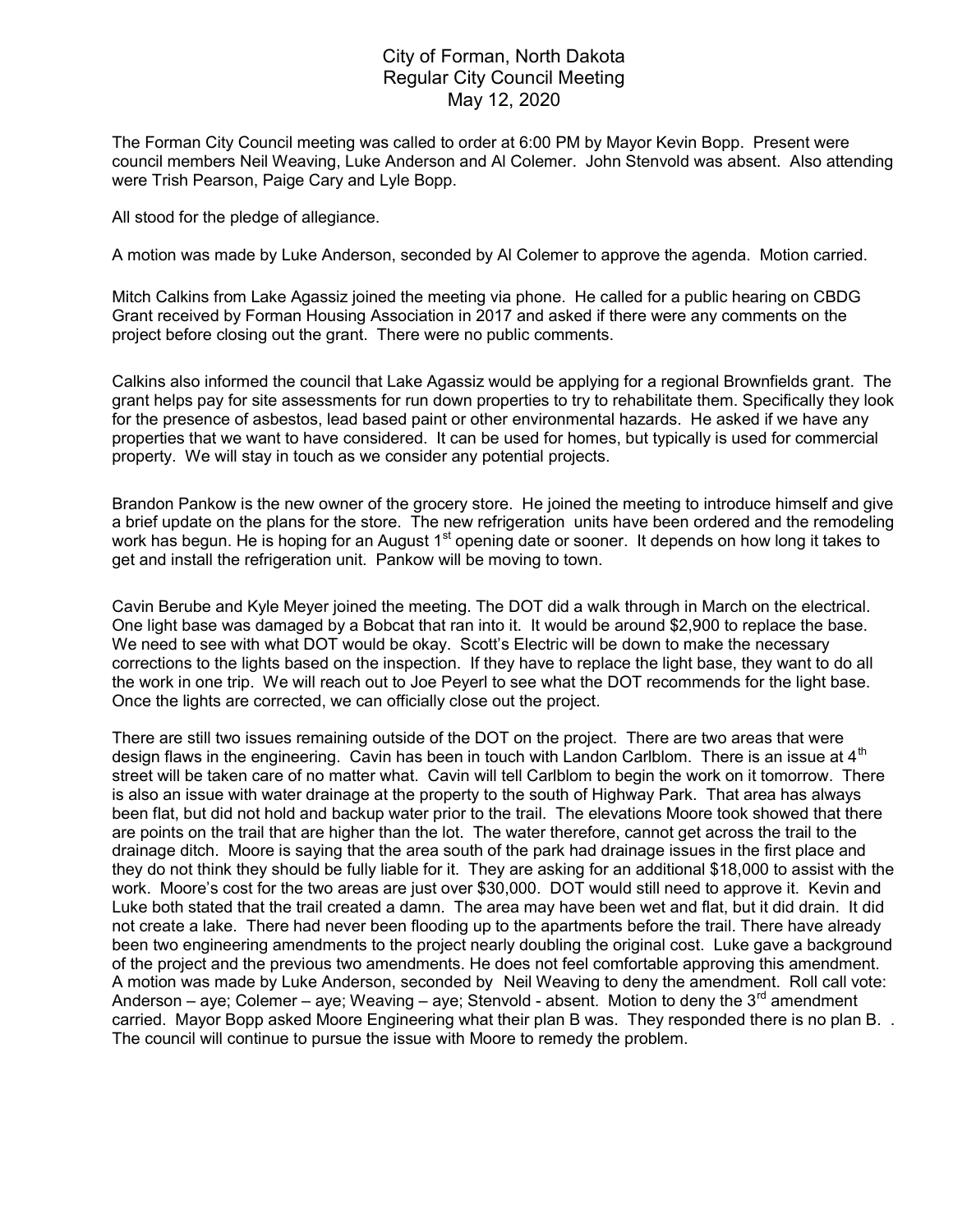A motion was made by Al Colemer , seconded by Neil Weaving to approve minutes from the April 14, 2020 regular city council meeting. Motion carried.

A motion was made by Neil Weaving, seconded by Al Colemer to approve the City Auditor's report including the, April Financial statements, delinquency report and payment of the bills. Motion carried.

The council discussed options for the preparation of our annual audit. Our previous auditor is no longer preparing governmental audit, therefore we need to retain a new firm. Our CPA prepared our audits at a very reasonable cost. Unfortunately, there are very few firms that do governmental audits and the costs greatly exceed what we have been paying. The two CPA's found with the lowest cost were Daniel Julson – Wahpeton with an estimate of \$6000-\$7000 and Craig Hashbarger – Fargo with an estimate of \$8500- \$9500. A motion was made by Al Colemer, seconded by Luke Anderson to pursue having Daniel Julson, CPA perform the audit. Motion carried.

The council reviewed the City Superintendent's Report. There are two issues that need to be addressed. The roof on the restrooms in the campground is rotten. The skylight is broken and birds are flying in and nesting. Water is coming in. The 2x6's supporting the roof structure are rotted. We discussed the possibility of having a porta-potty placed on site until the roof can be repaired. There are two individuals that will be submitting bids to replace the roof. Al Colemer stated that the inside of the restrooms need painting and sprucing up. We could contact Becky Sundquist about painting the inside. We will wait for the bids and see what kind of cost we may incur.

The single sliding door on the red shed needs to be rebuilt and replaced. The header board rotted out and the track fell. The door cannot be opened at this time. We could frame it and tin it rather than replacing the door but it still needs the header replaced and needs to be framed. Neil Weaving said he had gotten a quote on this from Kevin Maly four years ago, but the council chose not to repair the door at that time. We will contact Maly for a quote. Lynn Bettlaf is preparing a quote as well.

City Superintendent asked if he could purchase the 18' usable length of culvert that was damaged and replaced last year. He offered \$200. New, the culvert is about \$15/foot. We don't have any place we would use the culvert at this time so it is being stored. A motion was made by Al Colemer, seconded by Neil Weaving to sell the 18' length of culvert for \$200.

City Attorney Lyle Bopp reported that the survey of the city owned property at the landfill and lagoon is complete. He will be reviewing it further.

Bopp looked at century code as it pertains to Housing Authorities. The Forman Housing Authority asked about the possibility of disbanding and turning the oversight of the housing project to the city. Bopp said that is not something that can be done, but members of the city council can also be the members of the Housing Authority and that would be his recommendation. The Housing Authority currently has one vacant and two expired positions. Mayor Kevin Bopp stated that he would call a meeting of the Housing Authority to consider that recommendation.

Sheriff Travis Paeper was unable to attend but called in ahead of the meeting. There was a break-in at the Kwik Stop. The have some leads they are investigating.

Economic Development Coordinator Paige Cary reported that the Census committee did a big push on the census with a friendly competition between cities. She is winding down for now and will do another push later toward the finish of the competition. The Census Bureau keeps moving the completion date out due to the pandemic. She has been working on the career builders program with the county JDA. We have been nominated for two Governor's Choice Awards: one for the "Pick 1 Campaign" and one for our "Main Street Beautification" project. The new Community Garden is getting under way. We received six garden boxes donated by the Cogswell American Legion and built by Dick Johnson. The outdoor water is scheduled to be connected at the District Health Building next week.

Cary asked the council for input regarding Carfest 2020. We need to make a decision very soon. Paige handles all the vendors and games for the event. There are twice as many people interested in attending as last year. The Community Club runs the 5k fun run/walk. Dylan Ekstrom is in charge of the car portion of the celebration. He is leaning towards cancelling the event and is not interested in postponing. Luke says